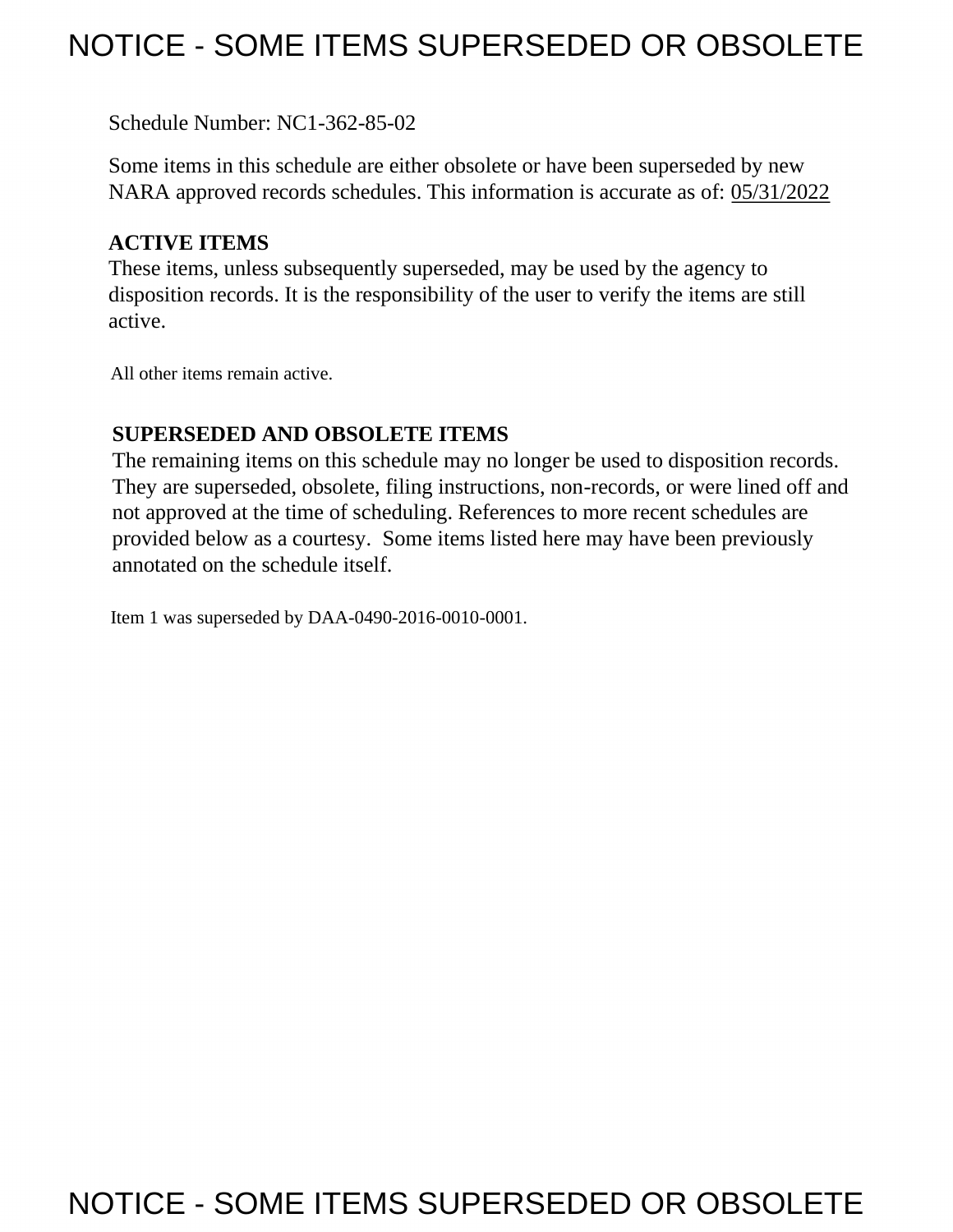| <b>REQUEST FOR RECORDS DISPOSITION AUTHORITY</b><br>(See Instructions on reverse) |                        | <b>LEAVE BLANK</b>                                                                                                                                                                          |                                                                                                              |  |  |
|-----------------------------------------------------------------------------------|------------------------|---------------------------------------------------------------------------------------------------------------------------------------------------------------------------------------------|--------------------------------------------------------------------------------------------------------------|--|--|
|                                                                                   |                        | <b>JOB NO</b>                                                                                                                                                                               |                                                                                                              |  |  |
|                                                                                   |                        | NC1-362-85-2                                                                                                                                                                                |                                                                                                              |  |  |
| TO GENERAL SERVICES ADMINISTRATION                                                |                        | DATE RECEIVED                                                                                                                                                                               |                                                                                                              |  |  |
| NATIONAL ARCHIVES AND RECORDS SERVICE, WASHINGTON, DC 20408                       |                        | $9 - 24 - 85$                                                                                                                                                                               |                                                                                                              |  |  |
| 1. FROM (Agency or establishment)                                                 |                        |                                                                                                                                                                                             | NOTIFICATION TO AGENCY                                                                                       |  |  |
| Peace Corps<br>2 MAJOR SUBDIVISION                                                |                        |                                                                                                                                                                                             | In accordance with the provisions of 44 USC 3303a<br>the disposal request, including amendments, is approved |  |  |
|                                                                                   |                        | except for items that may be marked "disposition not<br>approved" or "withdrawn" in column 10 If no records<br>are proposed for disposal, the signature of the Archivist is<br>not required |                                                                                                              |  |  |
| <b>3 MINOR SUBDIVISION</b>                                                        |                        |                                                                                                                                                                                             |                                                                                                              |  |  |
| 4 NAME OF PERSON WITH WHOM TO CONFER                                              | <b>5 TELEPHONE EXT</b> | <b>IDATE</b>                                                                                                                                                                                | <b>ARCHIVIST OF THE UNITED STATES</b>                                                                        |  |  |
| John von Reyn                                                                     | 254-6020               | $5 - 5 - 86$                                                                                                                                                                                |                                                                                                              |  |  |
| <b>6 CERTIFICATE OF AGENCY REPRESENTATIVE</b>                                     |                        |                                                                                                                                                                                             |                                                                                                              |  |  |

I hereby certify that I am authorized to act for this agency in matters pertaining to the disposal of the agency's records, that the records proposed for disposal in this Request of  $-5$   $\frac{X}{2}$  page(s) are not now needed for the business of this agency or will not be needed after the retention periods specified, and that written concurrence from the General Accounting Office, if required under the provisions of Title 8 of the GAO Manual for Guidance of Federal Agencies, is attached.

A GAO concurrence  $\Box$  is attached, or  $\boxed{\mathbf{X}}$  is unnecessary

| <b>B DATE</b>           | C SIGNATNRE OF AGENCY REPRESENTATIVE                                                                                                                                                                                                                                                                                                                                                                                                                             | <b>D TITLE</b>        |                                                                             |                                          |
|-------------------------|------------------------------------------------------------------------------------------------------------------------------------------------------------------------------------------------------------------------------------------------------------------------------------------------------------------------------------------------------------------------------------------------------------------------------------------------------------------|-----------------------|-----------------------------------------------------------------------------|------------------------------------------|
| 9/19/85                 | $\mathcal{M}$<br>John M. von Reyn                                                                                                                                                                                                                                                                                                                                                                                                                                | Records Officer       |                                                                             |                                          |
| 7<br><b>ITEM</b><br>NO. | 8 DESCRIPTION OF ITEM<br>(With Inclusive Dates or Retention Periods)                                                                                                                                                                                                                                                                                                                                                                                             |                       | 9 GRS OR<br>SUPERSEDED<br>JOB<br>CITATION                                   | 10 ACTION<br>TAKEN<br>(NARS USE<br>ONLY) |
|                         | Anniversary Celebration Records (New)<br>1.<br>Contains correspondence, reports, pamphlets, brochures<br>documenting major Peace Corps anniversary celebrations<br>(20th, 25th, etc.).<br>Arrangement: Alphabetical by subject<br>Annual accumulation: 1 cu. ft.<br>Total volume to date: 5 cu. ft.<br>Disposition: Cut off files at the end of the year of<br>celebration. Retire to Federal Records Center.<br>Permanent. Offer to Archives when 20 years old. |                       |                                                                             |                                          |
|                         | All changes to this proposed schedule have been approved by:<br>NARA appraiser                                                                                                                                                                                                                                                                                                                                                                                   | Agency representative | date                                                                        | $i$ if $t_{\rm em}$                      |
|                         | 115-108 Copies to algency, MMS, NSN 75<br>NSN 7540-00-634-4064                                                                                                                                                                                                                                                                                                                                                                                                   |                       | STANDARD FORM 115 (REV 8-83)<br>Prescribed by GSA<br>FPMR (41 CFR) 101-11 4 |                                          |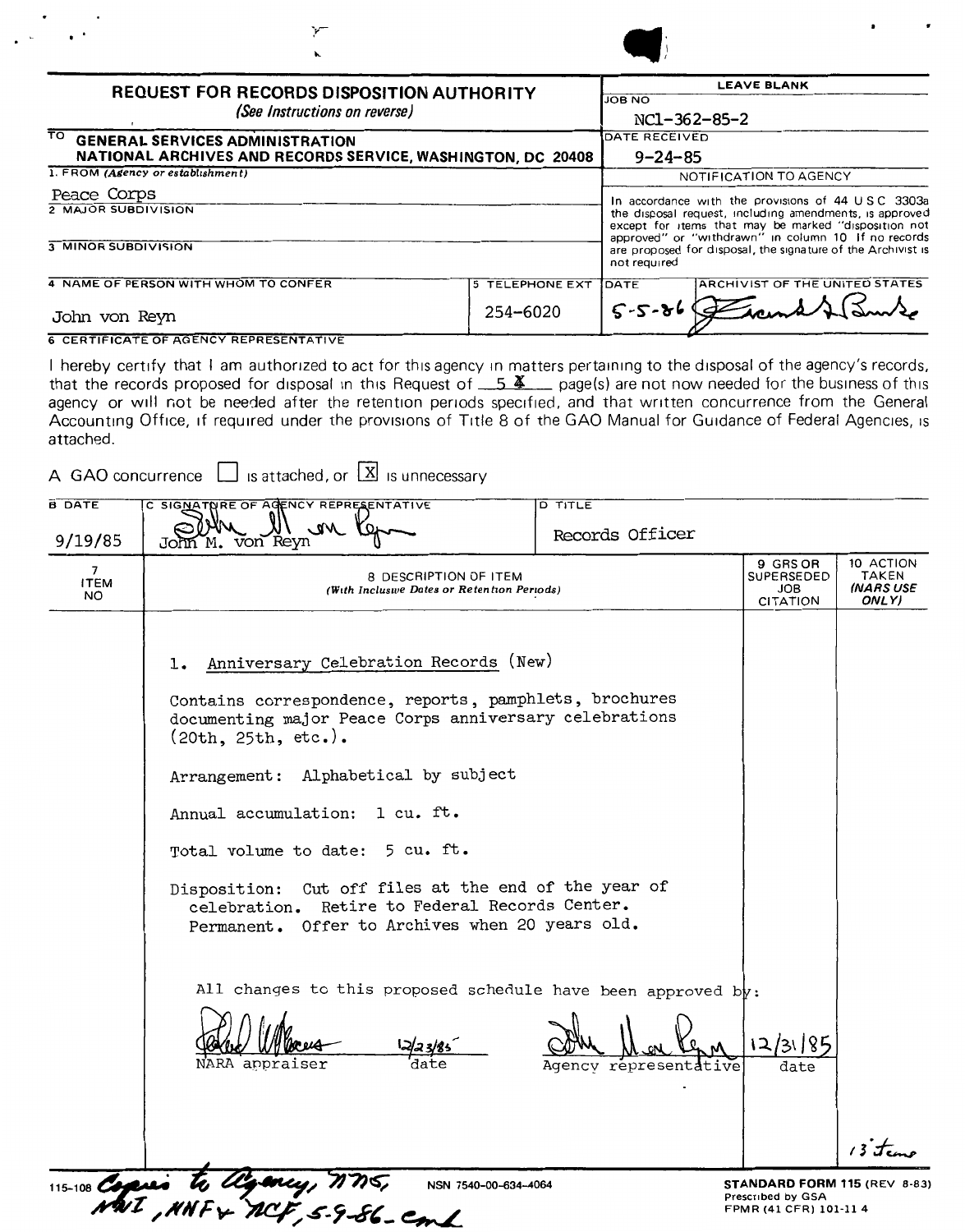|                     | <b>Request for Records Disposition Authority-Continuation</b>                                                                                                                                                                                                                                                                           | JUB NO |                                     | PAGE OF<br>5                                                 |
|---------------------|-----------------------------------------------------------------------------------------------------------------------------------------------------------------------------------------------------------------------------------------------------------------------------------------------------------------------------------------|--------|-------------------------------------|--------------------------------------------------------------|
| 7<br><b>ITEM NO</b> | 8 DESCRIPTION OF ITEM<br>(With Inclusive Dates or Retention Periods)                                                                                                                                                                                                                                                                    |        | 9<br>SAMPLE OR<br>JOB NO            | 10<br><b>ACTION TAKEN</b>                                    |
|                     |                                                                                                                                                                                                                                                                                                                                         |        |                                     |                                                              |
|                     | 2. Public Relations Subject Files (New)                                                                                                                                                                                                                                                                                                 |        |                                     |                                                              |
|                     | Contains correspondence, reports, pamphlets, brochures<br>documenting Peace Corps information/public relations<br>activities.                                                                                                                                                                                                           |        |                                     |                                                              |
|                     | Arrangement: Alphabetical by subject                                                                                                                                                                                                                                                                                                    |        |                                     |                                                              |
|                     | Annual accumulation: 1 cu. ft.                                                                                                                                                                                                                                                                                                          |        |                                     |                                                              |
|                     | Accumulated to date: $6 \text{ cu. ft.}$                                                                                                                                                                                                                                                                                                |        |                                     |                                                              |
|                     | Disposition: Cut off files in 5 year blocks<br>(1980-1984, 1985-1989, etc.). Hold two years.<br>Retire to Federal Records Center. Permanent. Offer<br>to Archives when 20 years old.                                                                                                                                                    |        |                                     |                                                              |
|                     | Speeches<br>3.                                                                                                                                                                                                                                                                                                                          |        | NC 174-189                          |                                                              |
|                     | Speeches by the Director of the Agency and other Senior<br>Staff.                                                                                                                                                                                                                                                                       |        | Item $117$ .                        |                                                              |
|                     | Chronological by date<br>Arrangement:                                                                                                                                                                                                                                                                                                   |        |                                     |                                                              |
|                     | Annual accumulation 1 cubic foot.                                                                                                                                                                                                                                                                                                       |        |                                     |                                                              |
|                     | Accumulated to date: 4 cubic feet                                                                                                                                                                                                                                                                                                       |        |                                     |                                                              |
|                     | Disposition:                                                                                                                                                                                                                                                                                                                            |        |                                     |                                                              |
|                     | Official file, - Cut off at end of year incumbent<br>Director leaves, Setire to Federal Records Center.<br>Permanent. Offer to Archives when 20 years old.<br>а.                                                                                                                                                                        |        |                                     |                                                              |
|                     | Destroy all other copies when no longer needed.<br>b.                                                                                                                                                                                                                                                                                   |        |                                     |                                                              |
|                     | Justification for exception to GRS 14 Item 1(a):                                                                                                                                                                                                                                                                                        |        |                                     |                                                              |
|                     | By retiring speeches the year the incumbent director<br>leaves, the agency will better ensure that these records<br>are transferred to the Archives. Retiring by director-<br>ship will also group policies/philosophy of a particular<br>director. These records usually have no reference<br>value to new director's/administrations. |        |                                     |                                                              |
| 115-203             | Four copies, including original, to be submitted to the National Archives<br>31 199 1975 19 - 57 - 387                                                                                                                                                                                                                                  |        | Revised July 1974<br>Administration | STANDARD FORM 115-A<br><b>Prescribed by General Services</b> |
|                     |                                                                                                                                                                                                                                                                                                                                         |        |                                     | FPMR (41 CFR) 101-11 4                                       |

 $\cdot$ 

 $\bar{z}$ 

 $\ddot{\phantom{a}}$ 

 $\sim 10^{-11}$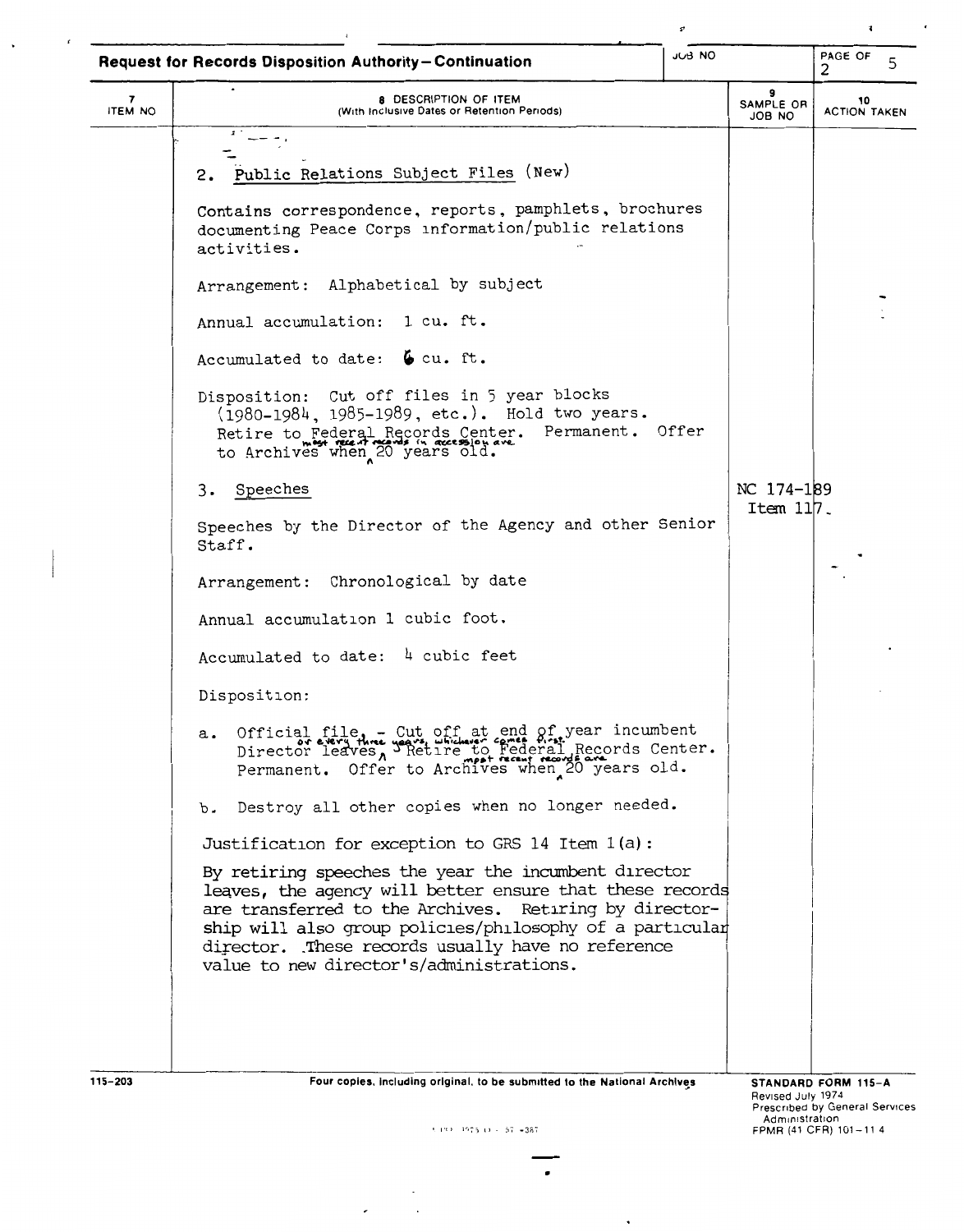|                                | Request for Records Disposition Authority-Continuation                                                                                                                                                                  | JOB NO |                                     | PAGE OF $5\overline{3}$                                 |
|--------------------------------|-------------------------------------------------------------------------------------------------------------------------------------------------------------------------------------------------------------------------|--------|-------------------------------------|---------------------------------------------------------|
| $\mathbf{7}$<br><b>ITEM NO</b> | 8 DESCRIPTION OF ITEM<br>(With Inclusive Dates or Retention Periods)                                                                                                                                                    |        | 9<br>SAMPLE OR<br>ON 8OL            | 10<br><b>ACTION TAKEN</b>                               |
|                                | --                                                                                                                                                                                                                      |        |                                     |                                                         |
|                                | Press Releases $(GRS 14-1(b))$<br>4.                                                                                                                                                                                    |        | NC174-189<br>Item 119               |                                                         |
|                                | Arrangement: Chronological by date                                                                                                                                                                                      |        |                                     |                                                         |
|                                | Annual accumulation: .25 cu. ft.                                                                                                                                                                                        |        |                                     |                                                         |
|                                | Accumulated to date: 1.5 cu. ft.                                                                                                                                                                                        |        |                                     |                                                         |
|                                | Disposition:                                                                                                                                                                                                            |        |                                     |                                                         |
|                                | Official file. - Cut off file in 5 year blocks.<br>$\mathbf{a}$ .<br>(1980-1984, 1985-1989, etc.) Retire to FRC 2 years<br>after cut off. Permanent. FRG will Offer to<br>Archives when 20 years old.                   |        |                                     |                                                         |
|                                | Destroy all other copies when no longer needed or<br>$b_{\bullet}$<br>when 2 years old, whichever is sooner.                                                                                                            |        |                                     |                                                         |
|                                | Public Relations Publications<br>5.                                                                                                                                                                                     |        | NC174-189                           |                                                         |
|                                | Publications consisting of Peace Corps Times, Peace<br>Corps Articles ofInterest, etc.                                                                                                                                  |        | Item 118                            |                                                         |
|                                | Alphobetical<br>Arrangement: Chronological by title of publication.                                                                                                                                                     |        |                                     |                                                         |
|                                | Annual accumulation: l cu. ft.                                                                                                                                                                                          |        |                                     |                                                         |
|                                | Accumulated to date: 4 cu. ft.                                                                                                                                                                                          |        |                                     |                                                         |
|                                | Disposition:                                                                                                                                                                                                            |        |                                     |                                                         |
|                                | Official $f$ <sub>1</sub> + copy. - Cut off file in 5 year<br>$a_{\bullet}$<br>blocks. (1980-1984, 1985-1989, etc.) Retire to<br>FRC 2 years after cut off. Permanent. FRC will<br>Offer to Archives when 10 years old. |        |                                     |                                                         |
|                                | Destroy all other copies when no longer needed.<br>$b_{\bullet}$                                                                                                                                                        |        |                                     |                                                         |
|                                | Public Relations Audiovisual Records (GRS-21)                                                                                                                                                                           |        |                                     | Withdrawn                                               |
|                                | Photographs, graphic arts, pictures, video recordings,<br>sound recordings and related documentation.                                                                                                                   |        |                                     |                                                         |
|                                | Annual accumulation:                                                                                                                                                                                                    |        |                                     |                                                         |
|                                | Accumulated to date:                                                                                                                                                                                                    |        |                                     |                                                         |
|                                | Disposition: Dispose of in accordance with General<br>Records Schedule 21, "Audiovisual Records."                                                                                                                       |        |                                     |                                                         |
| 115-203                        | Four copies, including original, to be submitted to the National Archives                                                                                                                                               |        |                                     | STANDARD FORM 115-A                                     |
|                                | f Ent. (975 to - 571-387                                                                                                                                                                                                |        | Revised July 1974<br>Administration | Prescribed by General Services<br>FPMR (41 CFR) 101-114 |

 $\mathcal{A}$  and  $\mathcal{A}$  are  $\mathcal{A}$  . In the  $\mathcal{A}$ 

 $\sim 10^6$ 

 $\mathcal{A}_{\mathcal{A}}$  and  $\mathcal{A}_{\mathcal{A}}$  and  $\mathcal{A}_{\mathcal{A}}$ 

 $^{+0.19\pm0.12\%5-0.05-0.07\%}_{-0.07\%}$  =387.

 $\frac{1}{2}$ 

 $\overline{a}$ 

•

 $\epsilon$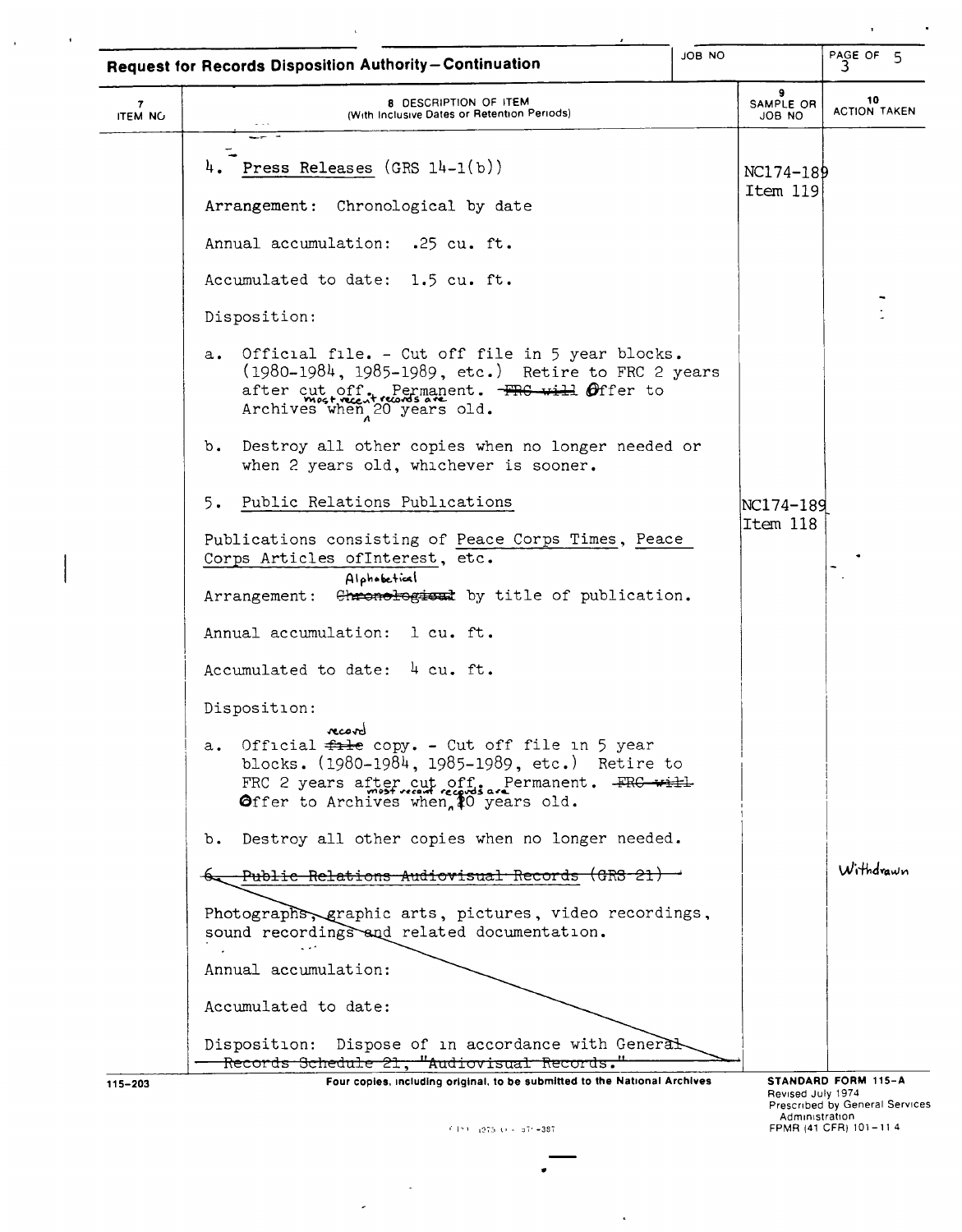|                                           | <b>Request for Records Disposition Authority-Continuation</b>                                                                                                                                                         | <b>JOB NO</b>       | PAGE OF<br>$\mathsf{S}$<br>4                                              |
|-------------------------------------------|-----------------------------------------------------------------------------------------------------------------------------------------------------------------------------------------------------------------------|---------------------|---------------------------------------------------------------------------|
| $\overline{\mathbf{z}}$<br><b>ITEM NO</b> | 8 DESCRIPTION OF ITEM<br>(With Inclusive Dates or Retention Periods)                                                                                                                                                  | SAMPLE OR<br>JOB NO | 10<br><b>ACTION TAKEN</b>                                                 |
|                                           | 7. - Media Contact Sheets (New)                                                                                                                                                                                       |                     |                                                                           |
|                                           | Record of contacts with newspaper, television, radio<br>reporters requesting information about Peace Corps.                                                                                                           |                     |                                                                           |
|                                           | Arrangement:                                                                                                                                                                                                          |                     |                                                                           |
|                                           | Annual accumulation: .5 cu. ft.                                                                                                                                                                                       |                     |                                                                           |
|                                           | Accumulated to date: 1.5 cu. ft.                                                                                                                                                                                      |                     |                                                                           |
|                                           | Disposition: Destroy when 2 years old or when no<br>longer needed, whichever is sooner.                                                                                                                               |                     |                                                                           |
|                                           | The following standard is being re-submitted as an<br>exception to the new standard established for Audit<br>Case Files (GRS 25, Item 4). We have added a category<br>for "other copies" of internal audits.          |                     |                                                                           |
|                                           | 8.<br>Internal Audits to the Eiles                                                                                                                                                                                    | NC1-362-B3-3        |                                                                           |
|                                           | Case files containing correspondence, reports, sta-<br>tistics, maps, and background notes regarding offices,<br>contractors, and special programs which have been the<br>recipient of an internal audit.             | Item 1              |                                                                           |
|                                           | Arrangement: By year, then sequentially by case number.<br>Record<br>O <del>fficial fil</del> e copy.<br>a.                                                                                                           |                     |                                                                           |
|                                           | Annual accumulation: .5 cu. ft.                                                                                                                                                                                       |                     |                                                                           |
|                                           | Accumulated to date: 5 cu. ft.                                                                                                                                                                                        |                     |                                                                           |
|                                           | Disposition: Hold until 10 years old and then<br>retire to FRC, Permanent. Coffer to Archives<br>most reg<br>when 20 years old.                                                                                       |                     |                                                                           |
|                                           | Audit workpapers, rough draft reports and other<br>$b_{\bullet}$<br>substantiating papers contained in the official<br>workpaper files.                                                                               |                     |                                                                           |
|                                           | Disposition: Hold until the next appropriate audit<br>or for 3 years, whichever comes first, and <del>used in</del> inderperate in *<br>the new workpapers or destroyed in agency. Transfer to FRC is not apthorized. |                     |                                                                           |
|                                           | c. Other copies of Audits.                                                                                                                                                                                            |                     |                                                                           |
|                                           | Disposition: Destroy when superseded or when no                                                                                                                                                                       |                     |                                                                           |
| 115-203                                   | longer needed, whichever is sooner.<br>Fourcopies, including original, to be submitted to the National Archives                                                                                                       |                     | <b>STANDARD FORM 115-A</b>                                                |
|                                           | (14) 1975 () - 579-387                                                                                                                                                                                                | Revised July 1974   | Prescribed by General Services<br>Administration<br>FPMR (41 CFR) 101-114 |

 $\bar{z}$ 

 $\mathbf{r}$ 

 $\overline{\phantom{a}}$ 

 $\frac{1}{2}$   $\frac{1}{2}$   $\frac{1}{2}$ 

 $\overline{\phantom{a}}$ 

 $\cdot$